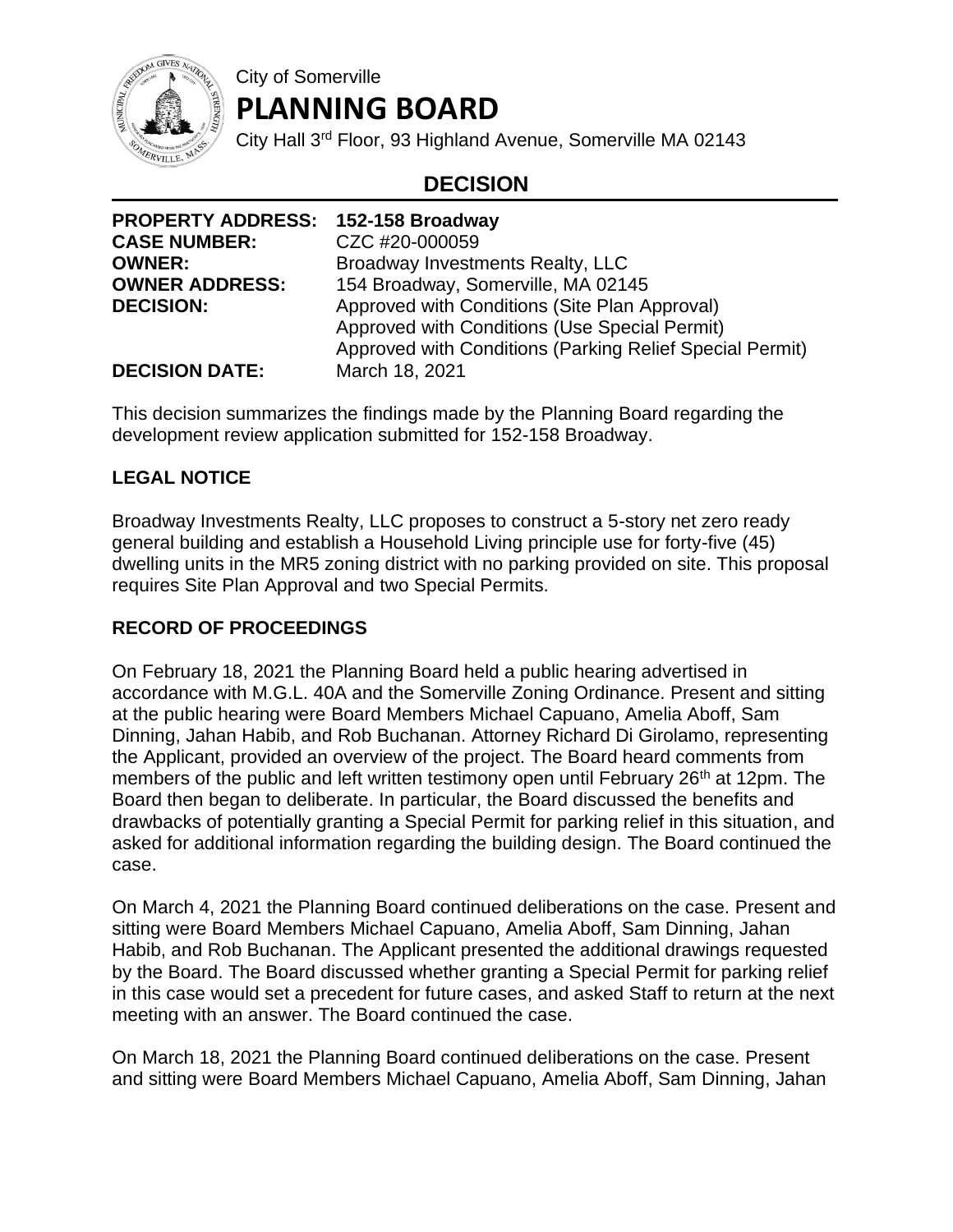Habib, and Rob Buchanan. Staff provided the Board with the response from the City Solicitor's Office regarding their question.

#### **SITE PLAN APPROVAL AND SPECIAL PERMIT FINDINGS**

*1. The comprehensive plan and existing policy plans and standards established by the City.*

The proposal will help achieve the following goals from SomerVision 2030, the comprehensive Master Plan for the City of Somerville.

- Protect and promote a diverse, interesting mix of small-scale businesses in Somerville's neighborhoods.
- Facilitate transit-oriented, neighborhood infill development when it enhances the lively, human scaled and walkable character of Somerville blocks and neighborhoods.
- Facilitate thoughtfully-designed, pedestrian-oriented mixed-use development and  $\frac{1}{2}$ reuse opportunities in commercial corridors, squares and around transit stations that are sensitive to neighborhood context, and serve existing and future residents and businesses.
- Preserve and expand an integrated, balanced mix of safe, affordable and environmentally sound rental and homeownership units for households of all sizes and types from diverse social and economic groups.
- Promote mixed-use, mixed-income transit-oriented development to provide new housing and employment options.
- *2. The intent of the zoning district where the property is located.*

The proposal is consistent with intent of the MR5 zoning district, which is, in part, "To create, maintain, and enhance areas appropriate for moderate scale, multi-use and mixed-use buildings and neighborhood- and community-serving commercial uses."

#### **SITE PLAN APPROVAL FINDINGS**

*3. Mitigation proposed to alleviate any impacts attributable to the proposed development.*

The proposal has been repeatedly adapted to include design features generated to respond to community feedback received during neighborhood meetings. No other mitigation is proposed due to a perceived lack of remaining negative impacts directly attributable to the proposed development.

#### **HOUSEHOLD LIVING USE SPECIAL PERMIT FINDINGS**

*4. The suitability of the site for a household living principal use compared to other potential principal uses.*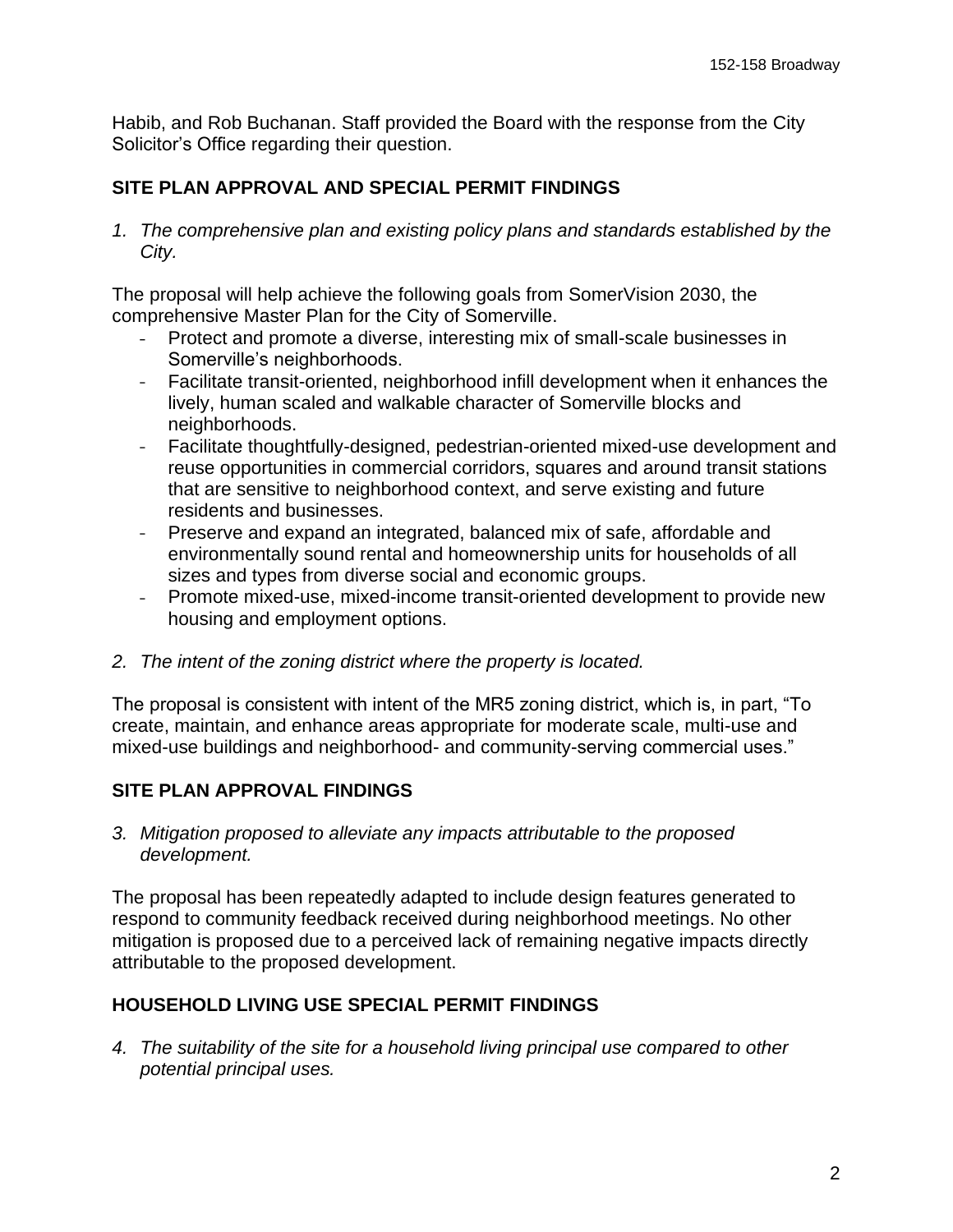Planning Staff believes the development site is highly suitable for a residential use above a ground floor commercial space, due to the preexisting mixed use character of the streetscape along Broadway. The site's presence along a Pedestrian Street, with the concomitant requirement to provide for an active use at the ground floor, make it an inappropriate location for an apartment building, while the characteristics of the neighborhood make this a less desirable location for a new commercial building.

*5. The ability of the development proposal to meet the demand for dwelling units of various types, sizes, and bedroom counts.*

The development proposal includes thirty (30) studio units, three (3) one-bedroom units, and two (2) three-bedroom dwelling units. Of the nine (9) required affordable units, seven (7) studios and 2 three-bedroom units will be set aside as part of the building's required affordable dwelling unit inventory. This unit mix is consistent with recent housing studies that identified 92% of demand for new market-rate units was from singles, childless couples, empty nesters, and retirees, while at the same time including multi-bedroom units required by the Somerville Zoning Ordinance.

*6. The increase or decrease in the number or price of any previously existing ADUs.*

There were no previously existing ADUs on the site.

*7. The number of motor vehicle parking spaces proposed for development within a Transit Area.*

The development proposal is not located within a Transit Area, however the project team is seeking relief from the minimum parking required for this site. Considerations specific to this request for parking relief can be found in the next section.

#### **PARKING RELIEF SPECIAL PERMIT FINDINGS**

*8. The supply and demand of on-street parking in the neighborhood, as determined through a parking study.*

The Mobility Division's requirements for a Transportation Impact Study (TIS) exempted the proposed building from conducting a parking analysis. The special permit request to decrease the parking requirement should be viewed as having a negligible impact due to minimal, if any, expected traffic and congestion impacts potentially caused by building residents. As available parking directly induces automobile ownership and use, the proposal is actually more likely to increase the use of alternative modes of transportation and decrease motor vehicle use due to the lack of parking provided on site.

*9. Mobility management programs and services provided by the applicant to reduce the demand for parking.*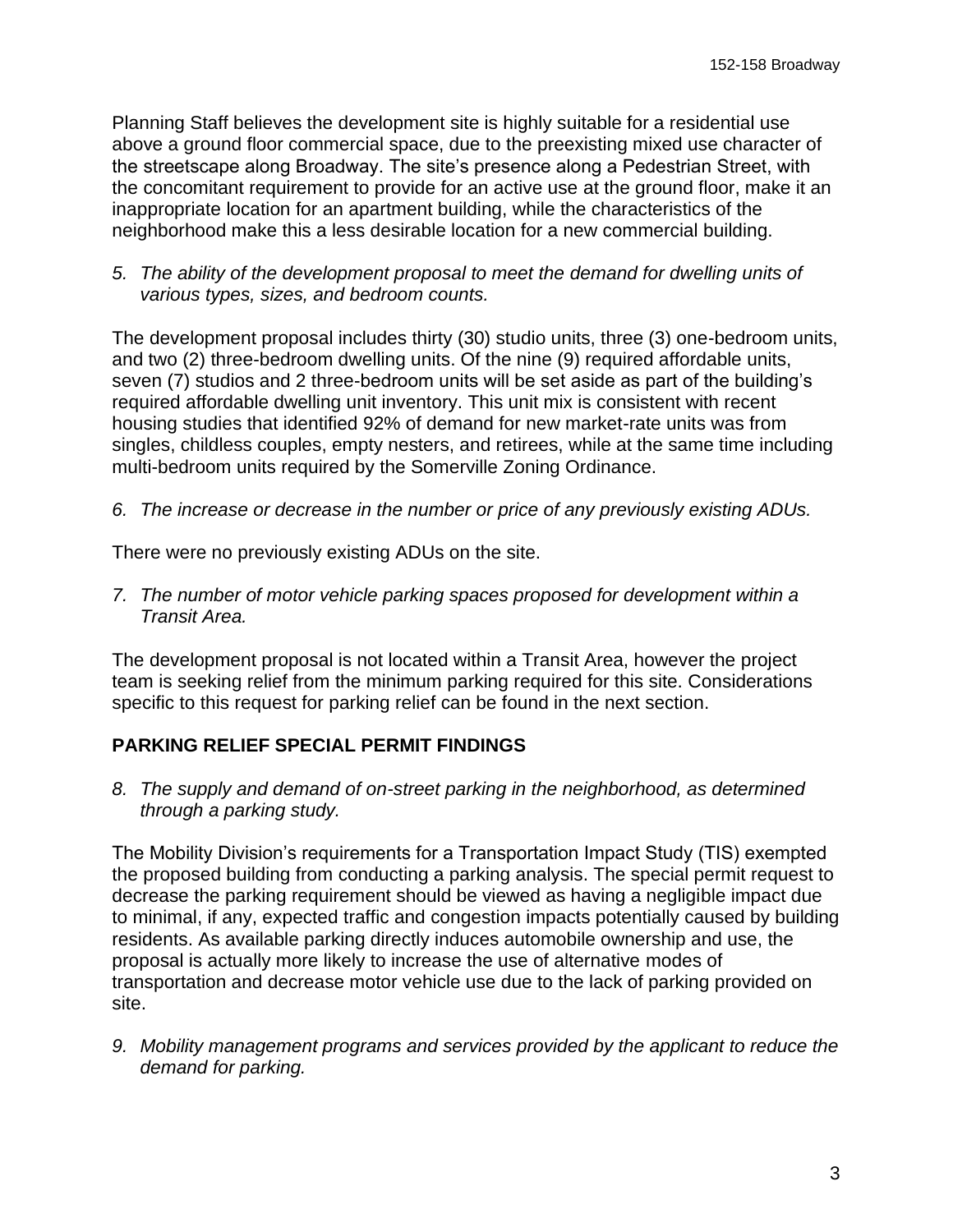The applicant has committed to the Mobility Division's standards and expectations for programs and services to control the percentage of trips made to the site by motor vehicles, as well as to a program of monitoring and reporting intended to track, assess, and report on the implementation of required programs.

*10.That parking provided in excess of any maximum permitted does not result in the increase in impervious lot area.*

The development is proposing to provide less parking than is required by the standards and requirements set for parking in the MR5 district outside of a Transit Area and, as such, will not exceed the maximum parking in the area. Additionally, the proposal will replace two multifamily principal buildings and two accessory concrete block garages, as well as a broad expanse of impervious paved parking area, with pervious paving, ground level landscaping, and vegetated green roofs, significantly decreasing the current extent of impervious lot area.

#### **DECISION**

Following public testimony, review of the submitted plans, and discussion of the statutorily required considerations, Chair Capuano moved to approve the **Special Permit for parking relief** with the conditions included in the staff memo. Clerk Dinning seconded. The Board voted **5-0** to approve the permit, subject to the following conditions:

#### Perpetual

1. All buyers, grantees, lessees, renters, and tenants are prohibited from applying for on on-street Residential Parking Permits.

Prior to Building Permit

- 2. Broadway Investments Realty, LLC shall submit a formal request to the Somerville Traffic Commission to be added to the list of properties ineligible for on street Residential Parking Permits. If the above restriction is accepted by the Somerville Traffic Commission, this permit is subject to the following three standard permitting conditions applied by this Board for all development ineligible for on-street Residential Parking permits, subject to the regulations of the Somerville Traffic Commission.
	- a. Formal acknowledgement that residents are ineligible for on-street Residential Parking Permits, subject to the regulations of the Somerville Traffic Commission, must be recorded with the Middlesex South Registry of Deeds.
	- b. Dwelling units must be advertised as ineligible for on-street Residential Parking Permits, subject to the regulations of the Somerville Traffic Commission.
	- c. All buyers, grantees, lessees, renters, and tenants must be notified in writing prior to sale or lease of any dwelling unit that the residents are ineligible for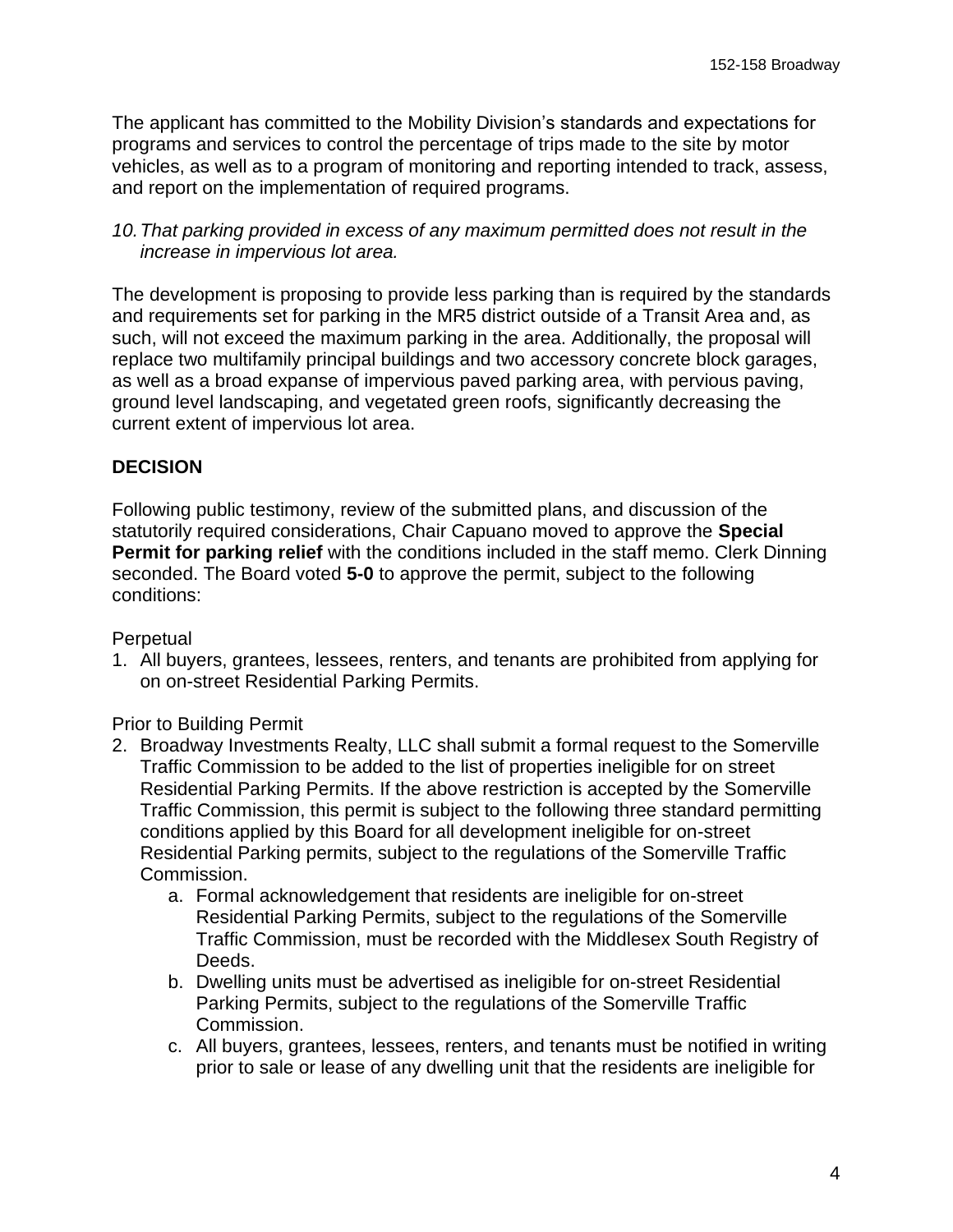on-street Residential Parking Permits, subject to the regulations of the Somerville Traffic Commission.

Following public testimony, review of the submitted plans, and discussion of the statutorily required considerations, Chair Capuano moved to approve the **Special Permit to establish a Household Living use** with the conditions included in the staff memo. Clerk Dinning seconded. The Board voted **5-0** to approve the permit, subject to the following conditions:

#### **Perpetual**

1. All 3-bedroom affordable dwelling units must comply with the Director of Housing's quality standards for 3-bedroom ADU's.

#### Prior to Building Permit

2. A deed restriction limiting the sale or rental of all affordable dwelling units to eligible households in perpetuity must be executed and recorded with the Middlesex South Registry of Deeds.

#### Prior to Certificate of Occupancy

3. An affordable housing implementation plan (AHIP) must be submitted to the Director of Housing prior to applying for a Certificate of Occupancy.

Following public testimony, review of the submitted plans, and discussion of the statutorily required considerations, Chair Capuano moved to approve the **Site Plan Approval for the 5-story net zero ready general building<sup>1</sup>** with the conditions included in the staff memo and those added by the Board during deliberation. Clerk Dinning seconded. The Board voted **5-0** to approve the permit, subject to the following conditions:

#### **Perpetual**

- 1. The property owner and applicable future tenants shall comply with the Mobility Management Plan as approved and conditioned by the Director of Mobility on 20 November 2020.
- 2. Utility meters are not permitted on any facade or within the frontage area of the lot.
- 3. This Decision must be recorded with the Middlesex South Registry of Deeds.
- 4. Construction documents must be substantially equivalent to the approved plans and other materials submitted for development review.
- 5. Trash collection, trash compaction, recycling collection and other similar service areas must be fully enclosed within the building.

#### Prior to Building Permit

6. A copy of the recorded Decision stamped by the Middlesex South Registry of Deeds must submitted to the Planning & Zoning Division for the public record.

<sup>&</sup>lt;sup>1</sup> Correction of misstatement of building type in motion.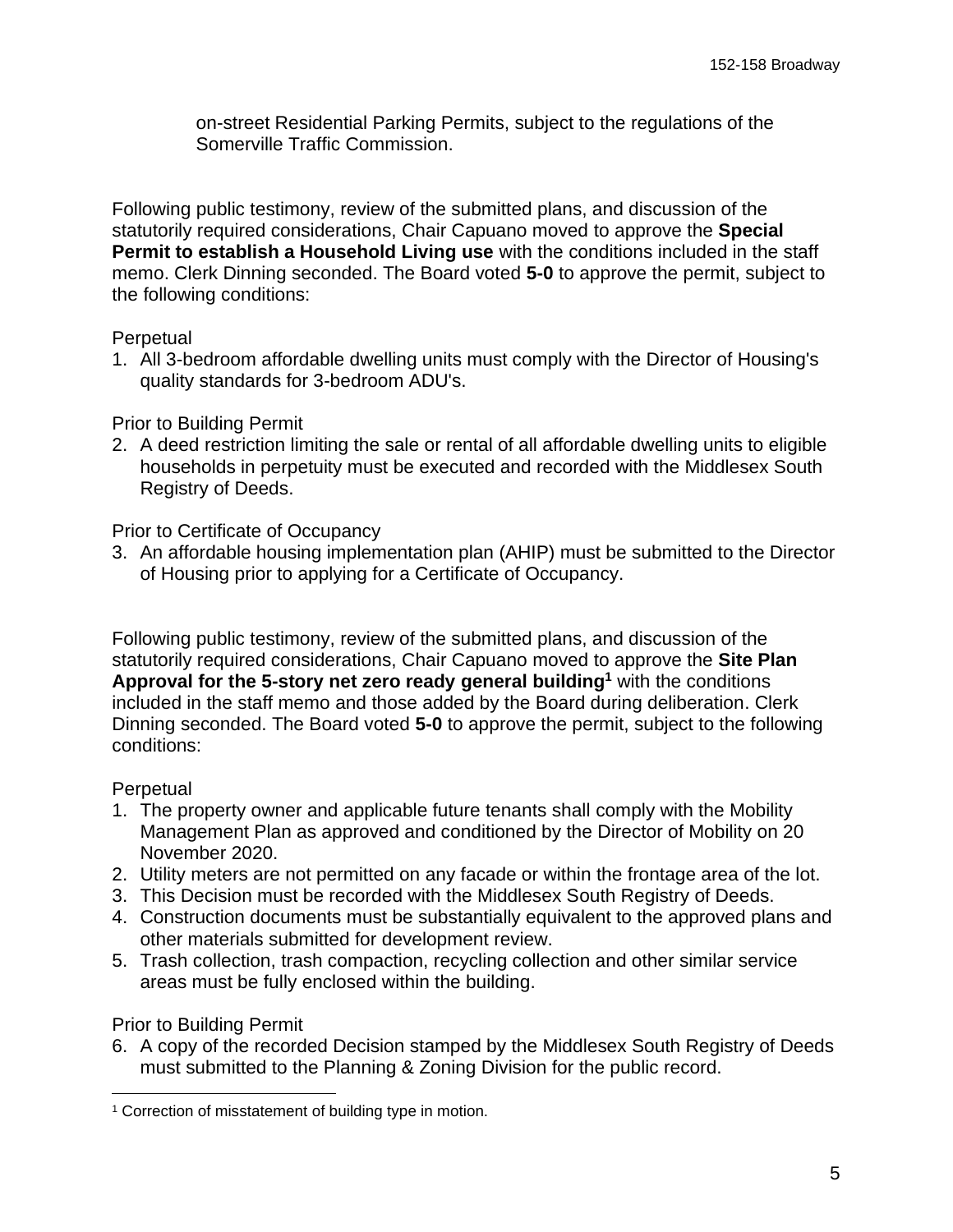- 7. Physical copies of all development review submittal materials, as permitted by the Planning Board, must be submitted to the Planning & Zoning Division for the public record.
- 8. The Applicant shall submit a material palate for the UDC to review and comment.
- 9. All Step 2 documentation required by the Net Zero Ready Certifiability Requirements must be submitted to the Office of Sustainability & Environment.
- 10.All Step 2 documentation required by the LEED Certifiability Requirements must be submitted to the Office of Sustainability & Environment.
- 11.Alterations to the design or location of the transformer vault will constitute a major amendment to the approved plans, and is permitted only as a Plan Revision in accordance with Article 15 of the Somerville Zoning Ordinance.
- 12.Material specifications from suppliers must be submitted to confirm fenestration glazing is compliant with the VLT and VLR ratings required by the Somerville Zoning Ordinance.
- 13.An updated outdoor lighting plan and supplier cut sheet specifications of chosen lighting fixtures must be submitted to confirm compliance with Section 10.7 Outdoor Lighting of the Somerville Zoning Ordinance. The site photometric plan must include a keyed site plan identifying the location of all luminaires; total site lumen limit table (calculations from the SZO); lighting fixture schedule indicating the fixture type, description, lamp type, lumens, color temperature, color rendering index, BUG rating, mounting height, and wattage of all luminaires; and notation of any timing devices used to control the hours set for illumination.

Prior to Certificate of Occupancy

- 14.All Step 3 documentation required by the Net Zero Ready Certifiability Requirements must be submitted to the Office of Sustainability & Environment.
- 15.All Step 3 documentation required by the LEED Certifiability Requirements must be submitted to the Office of Sustainability & Environment.

Attest, by the Planning Board: Michael Capuano, *Chair* 

Amelia Aboff, *Vice Chair* Sam Dinning, *Clerk* Jahan Habib Rob Buchannan, *Alternate*

Attest, by the Planning Director:

Sarah Lewis

Copies of this decision are filed in the Somerville City Clerk's office. Copies of all plans referred to in this decision and a detailed record of the SPGA proceedings are filed in the Somerville Planning Dept.